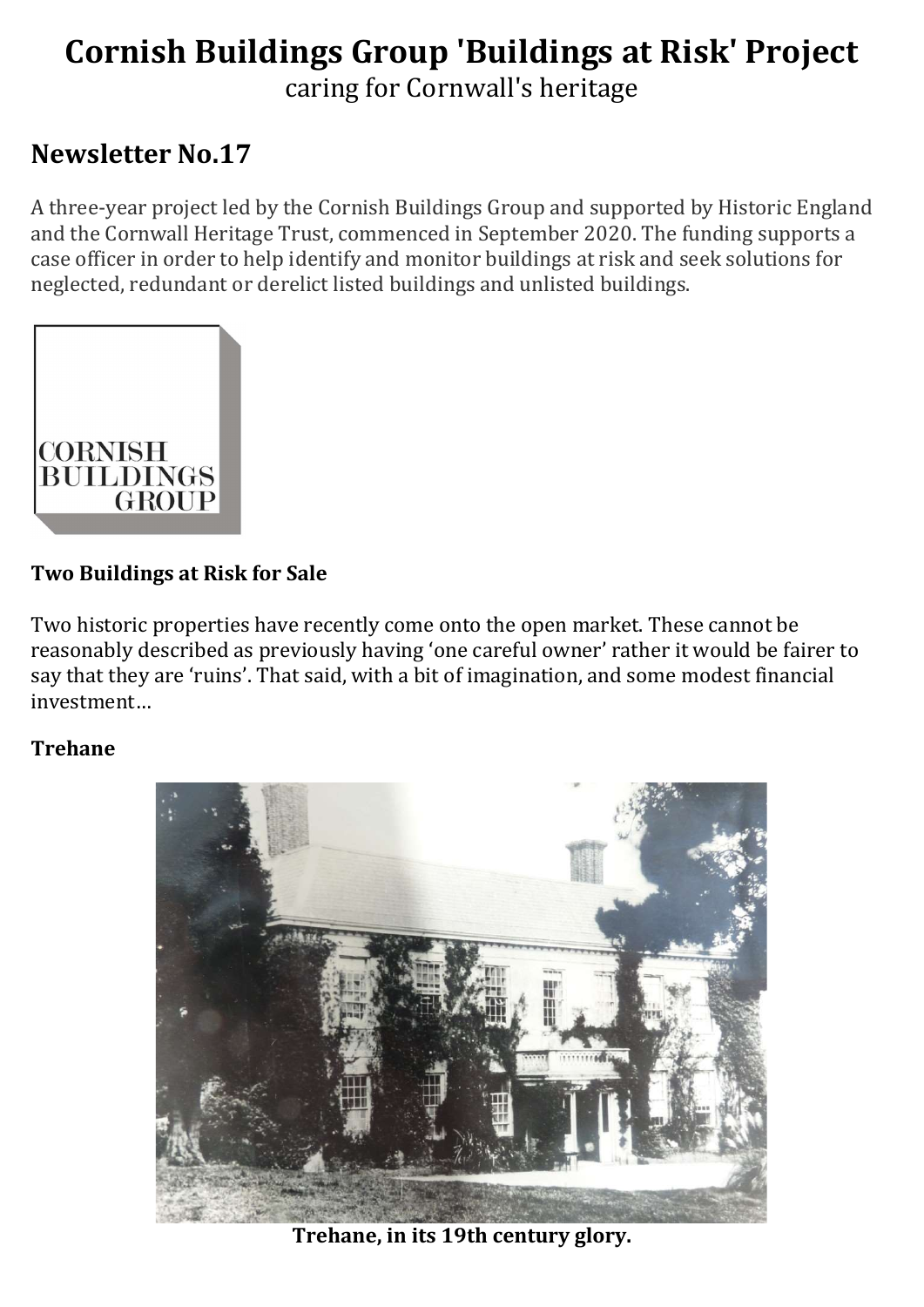

In 1830 Gilbert's Survey of Cornwall noted that Trehane 'has a large, white front, in conformity with the style of building which prevailed about 100 years ago. It was erected by the Williamses and does not appear to have undergone much improvement'.

Trehane, near Probus, belonged to the ancient Trehane family before passing through marraige to the Scawen's of Molenick. It was later sold to the Williams family who started building a new house in about 1702 (date on rainwater hopper). The Pentewan stone square house, very much in the Queen Anne style, surrounded an open courtyard (with deep well) and once featured an Adam style staircase, high quality English and Flemish bond brickwork and elaborate plasterwork ceilings. The zodiac ceiling in particular was famed for its originality and quality.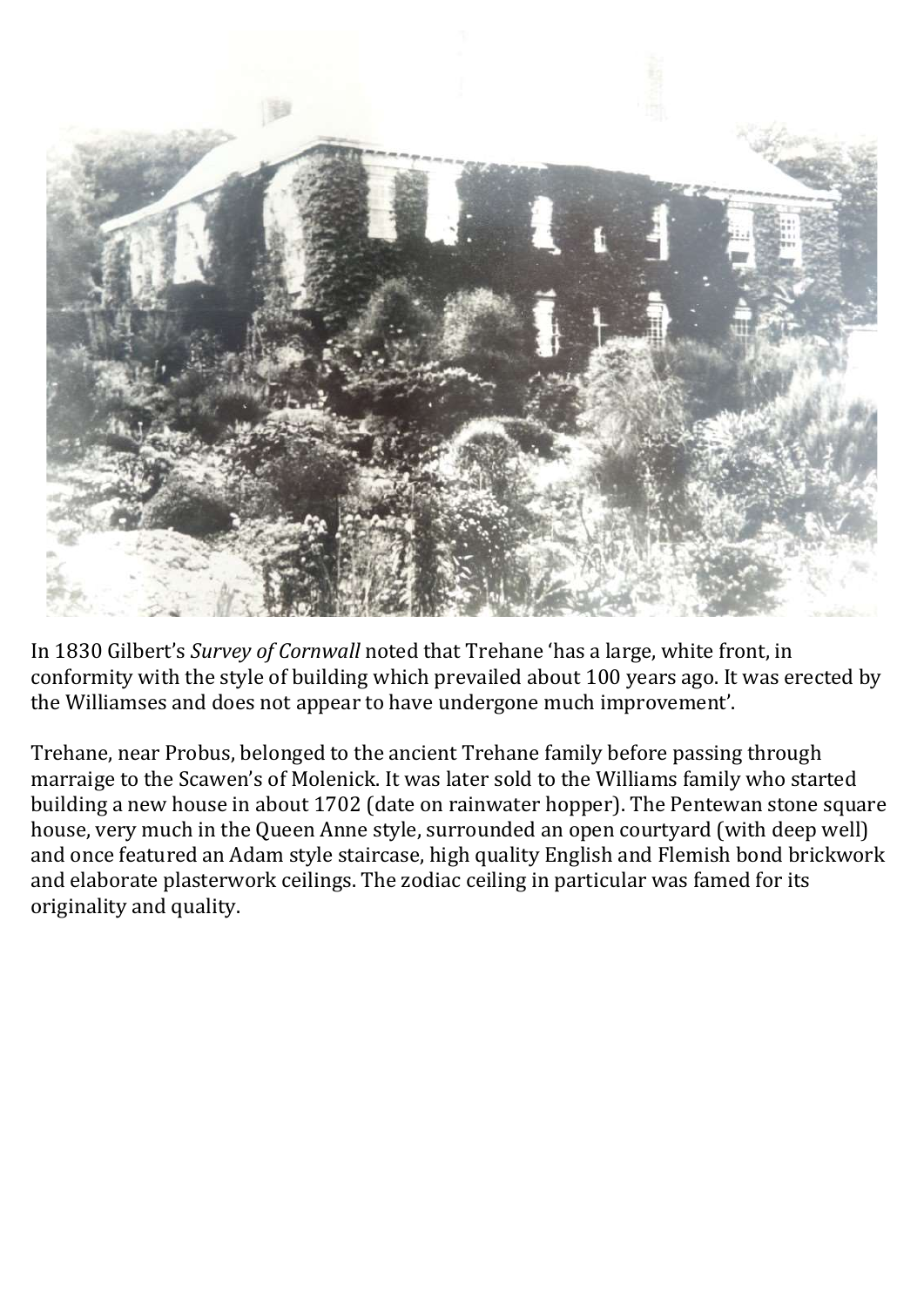

The zodiac ceiling at Trehane, lost in 1946 during the fire

The house was destroyed by fire in 1946 – the consequence of a unwatched blowlamp. Today, the 7 bayed ruin, with openings where sash windows once stood, dominant chimneys and the remnant of the central porch is Grade II listed.

Lillicrap Chilcott, the estate agents selling the house, describes it as 'one of Cornwall's most beautiful minor county seats' with "south-facing views over formal gardens to miles of unspoilt countryside beyond". The agents suggest that the ruin and 5.5 acres of land should fetch £600,000.

#### Poynton's Piece



Poynton's Piece, St Cleer.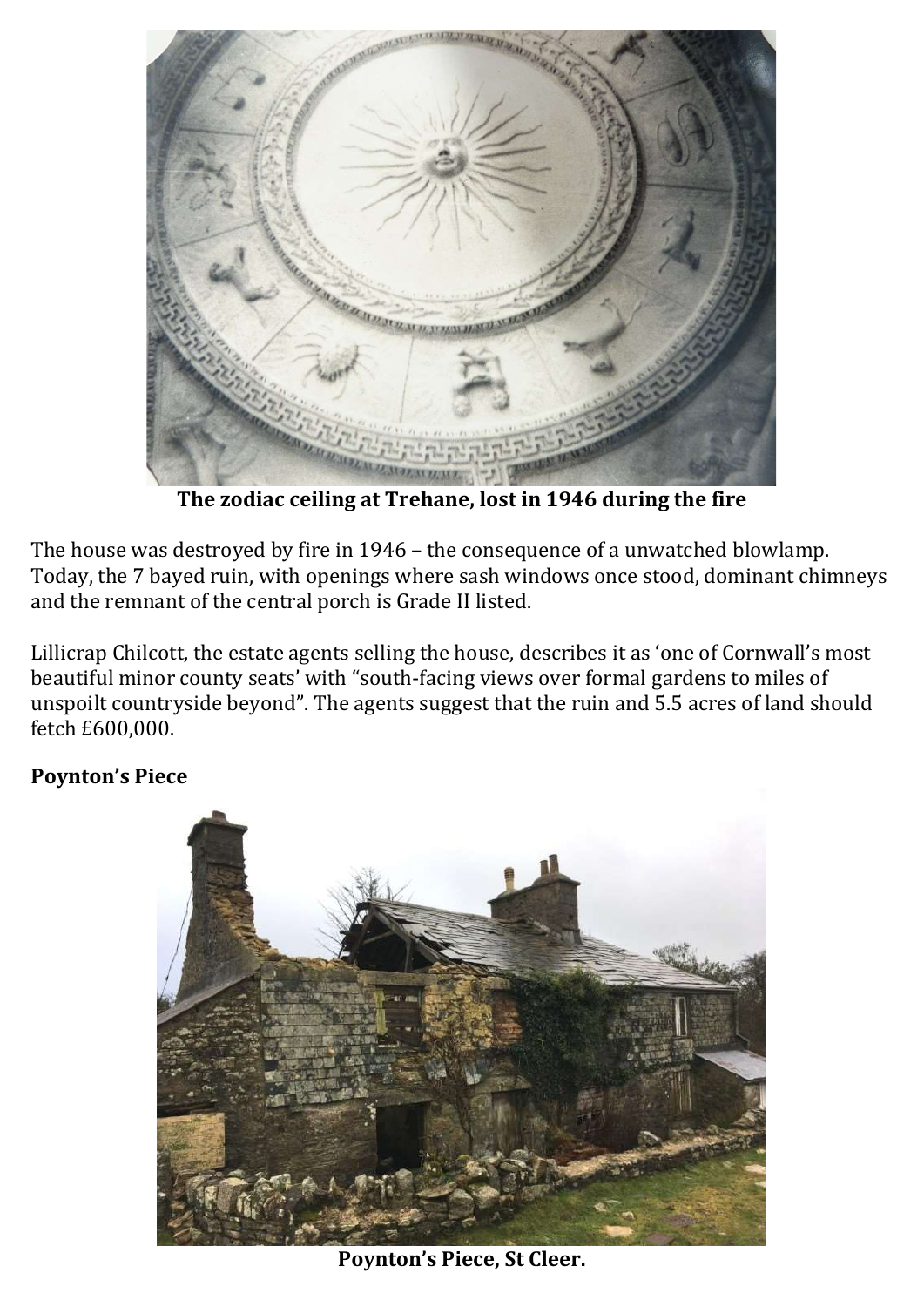These two smallholders' cottages, located between the village of Minions and the hamlet of Gonamena, on the south-eastern edge of Bodmin Moor, have been previously covered in previous editions of this newsletter. For the full history refer to

https://buildingsatrisk.wordpress.com/2021/06/07/pontus-piece-st-cleer/

For details of the auction go to https://www.rightmove.co.uk/properties/123181016#/?channel=RES\_BUY

#### Listing application put forward for Falmouth Methodist Chapel



This project has applied to Historic England to list Falmouth's Methodist chapel. An excellent history of the chapel by Andrew Ellis can be viewed at

https://buildingsatrisk.wordpress.com/2022/05/01/falmouth-central-methodist-chapel-ashort-history/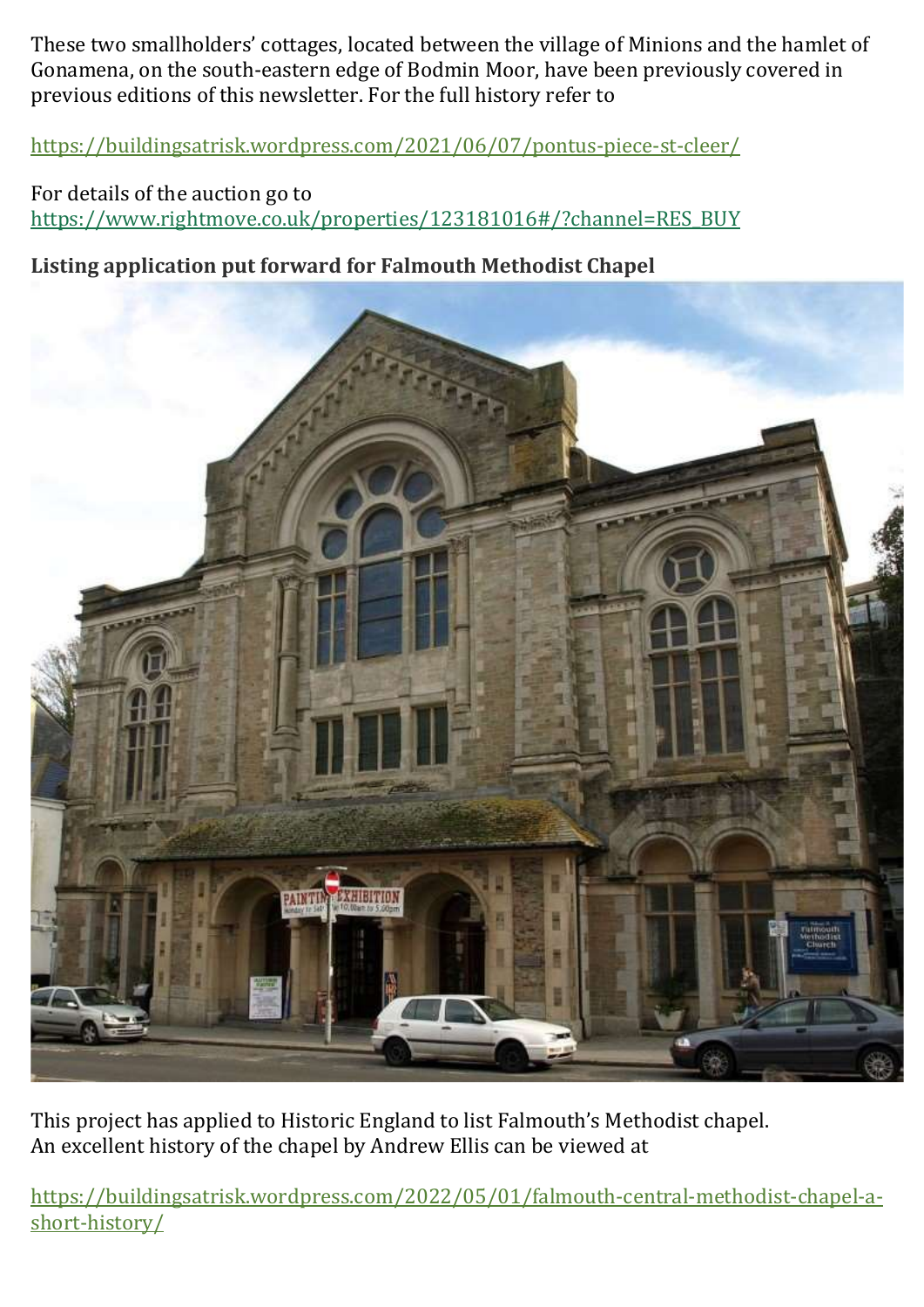#### Enforcement Cases Update

We have three enforcements cases lodged with Cornwall Council – EN22/00023 – Criggan Mill; EN22/00079 / EN22/00274 – Land W of Riveira Farmhouse and EN22/00080 – The Manor Workshop, St Day. These were lodged in January 2022.

Cornwall Council have visited each building, created a photographic record and condition report and have started dialogue with the owners. A meeting is now set up with a specialised enforcement conservation officer to discuss the most appropriate way forward. This may consider funding options available to the owners for repairs etc.

We will watch with interest.

### Carlyon Farm China Clay Dry (also known as Trethowel Dry)

Trethowel Dry. This abandoned Grade II listed china clay dry has been disused since 1968

An Historic Building Assessment (2008) notes that it was the largest ever built in Europe. The listing entry adds

…built between 1920 and 1921 by John Lovering under the supervision of W. Mutton junior. The china clay dry at Carlyon Farm survives as a large unroofed stone, block and brick building terraced into a steep west facing slope in the valley formed by the St Austell River. To the west of the building is a levelled terrace which originally supported the railway tracks used to transport the finished clay from the dry. The dry building itself stands on a further two terraces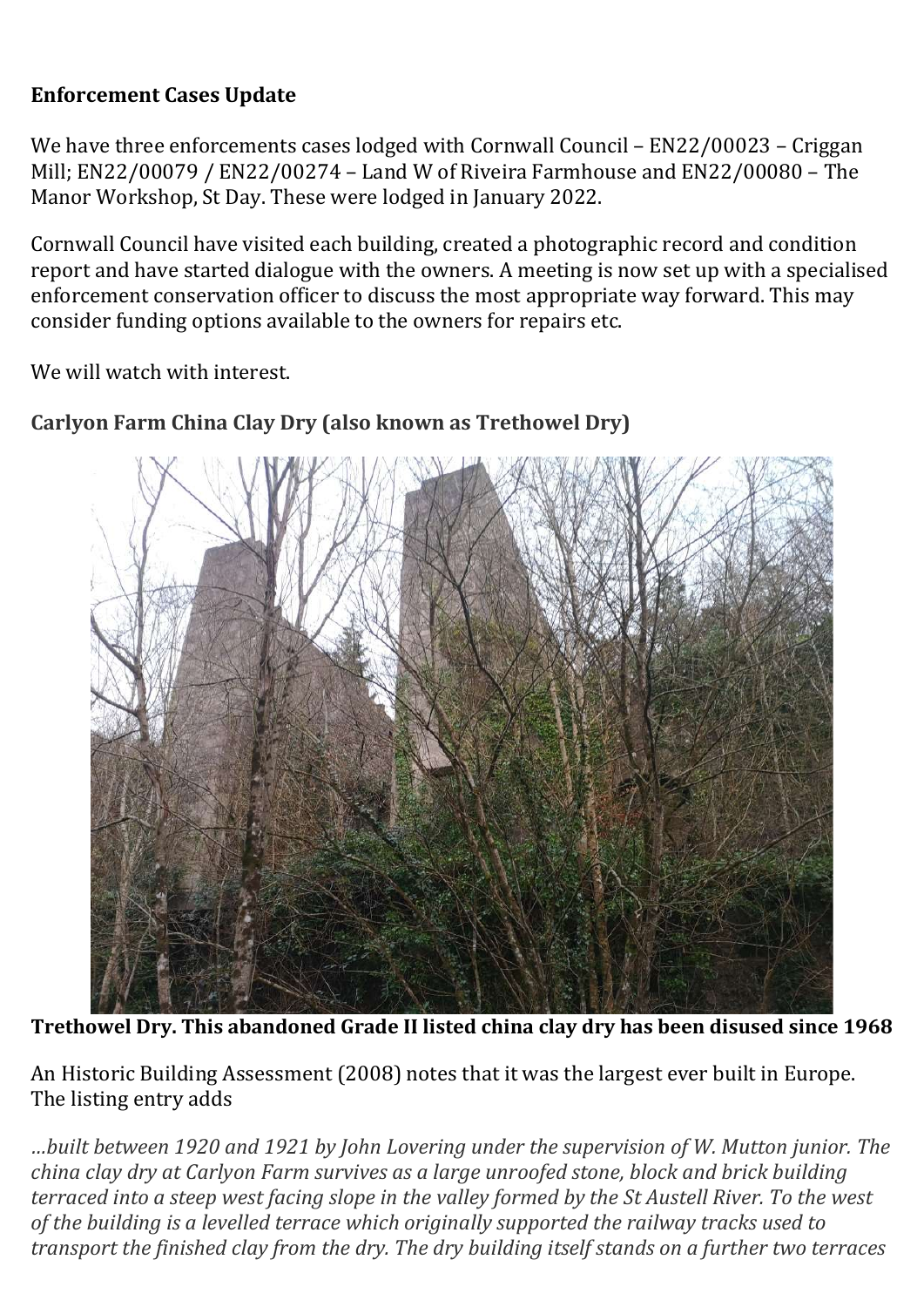above the original site of the railway. The lower terrace supports the linhay in which the clay was stored prior to removal to the waiting wagons and upon the upper terrace are two separate pan kilns in which the clay was dried. Beyond the pan kilns and separated from them by the eastern wall of the dry are a series of rubble built settling tanks with concrete floors. The dry is essentially two separate kilns connected to each other by a central furnace room which survives as a substantial centrally placed compartment with walls towering above the remainder the dry.

The dry remained in constant use until the 1960's when new technological advances forced its closure. In December 1984 the roof over the kiln, furnace and linhay was removed and since this time the site has been neglected and increasingly overgrown with dense vegetation. The building was sold by Imerys in 2004 to CR Cornish Buildings who submitted planning applications in 2006 and 2008. The site and the building now appears abandoned and deteriorating.

#### How can you follow the project?

Our WordPress blog https://buildingsatrisk.wordpress.com/ Our website https://sites.google.com/site/cornishbuildingsgroup/home Updates and alerts will be shared via our Twitter feed @CbgCornwall To keep up-to-date on the project please follow our blog; when we have something to say you will receive an alert. Or you can follow us on Twitter.

#### Please support us

We welcome any feedback on any aspect of the project and its aims. You can play your part in this work by volunteering to support our aims. You can do this by reporting your concerns about historic buildings or valued heritage assets in your area which are either derelict or not being properly looked after.

Please contact Paul Holden at cbgcasework@gmail.com

A form that will help us with some background local knowledge is available on our website

Report a building at risk